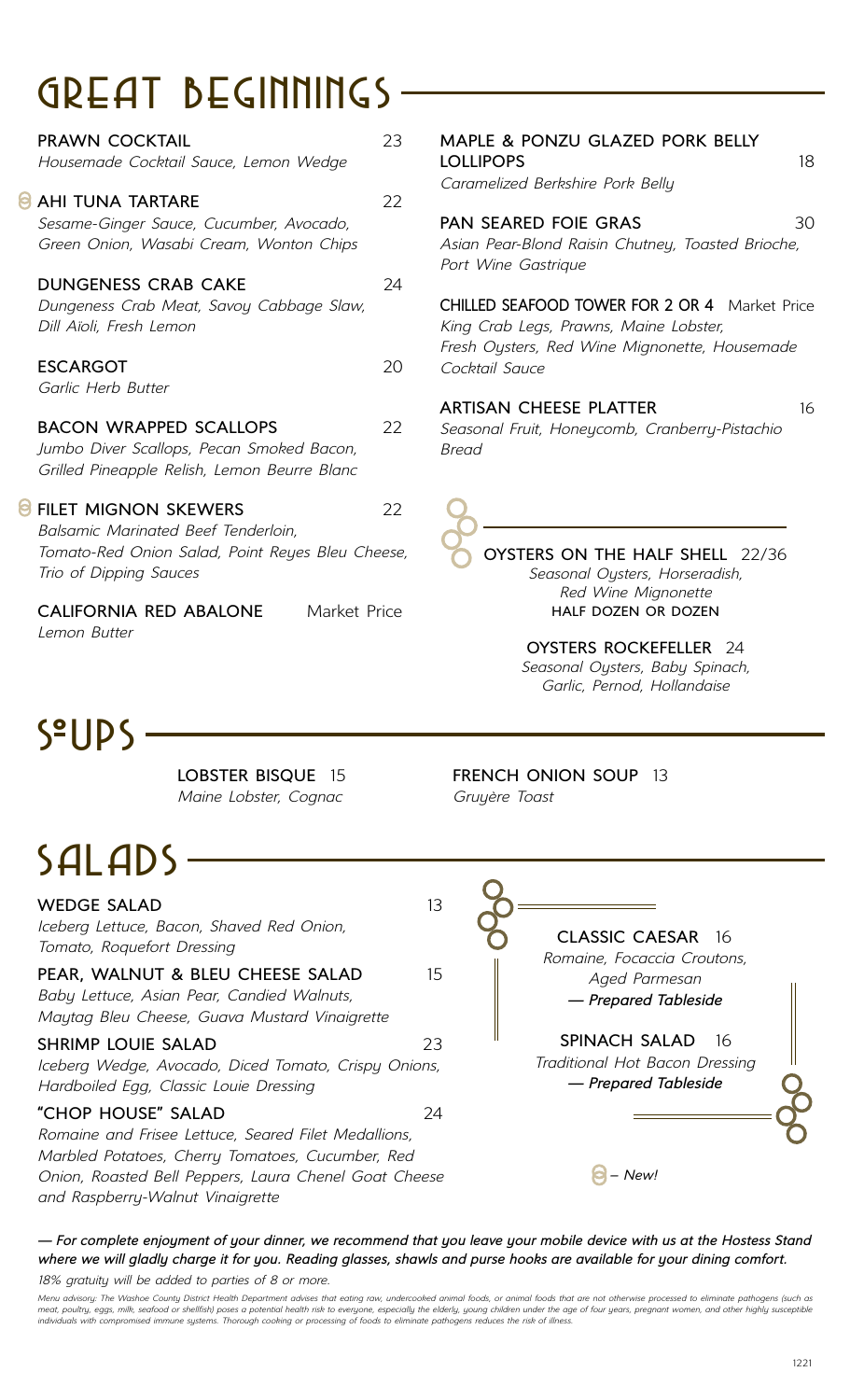# - C°MP°SITI°NS -

*With Soup du Jour or Steakhouse Salad*

**DIVER SCALLOPS** 46

*Port Wine Beurre Rouge, White Cheddar Grits, Sautéed Spinach, Crispy Potatoes*

**SHRIMP SCAMPI** 42

*Garlic, Shallots, White Wine, Butter, Asparagus and Wild Rice Pilaf* ~*Prepared Tableside*~

## **B** CHILEAN SEA BASS 52

*Sautéed Prawn, Champagne Beurre Blanc, Garnet Yam Pureé, Butter Poached Broccolini*

### **RATATOUILLE POTATO BASKET** 30

*Zucchini, Squash, Eggplant, Bermuda Onion, Garlic, Basil, EVOO, Sautéed Spinach, Balsamic Syrup, Whipped Potatoes*

### **COLORADO LAMB CHOPS 58**

*Half Rack of Colorado Lamb, Cassis Demi-glace, Pearl Onions, Sautéed Fingerling Potatoes, Wild Mushrooms, Roasted Carrots*

**OVEN ROASTED PRIME RIB OF BEEF**

16oz House-Cut 52 *Asparagus and Whipped Potatoes, Au Jus*

### **PAN SEARED CHICKEN** 34

*Wild Mushroom Cream, Butter Poached Broccolini, Garlic Whipped Potatoes*

#### **ORA KING SALMON 47**

*Orange-Saffron Risotto, Fennel, Caper, Olive and Citrus Relish, Tarragon-Whole Mustard Beurre Blanc*

**G** GRILLED BISON TENDERLOIN 49

*Blueberry-Bacon Jam, Lyonnaise Fingerling Potatoes, Butter Poached Broccolini*

**STEAK DIANE** 62

*Filet Medallions, Organic Mushrooms, Asparagus, Whipped Potatoes, Demi-Glace* ~*Prepared Tableside*~

**SINGLE LOBSTER TAIL • TWIN LOBSTER TAILS** Market Price *Butter Poached, Asparagus and Whipped Potatoes, Drawn Butter* 

> **ALASKAN KING CRAB LEGS** Market Price *Asparagus and Whipped Potatoes, Drawn Butter*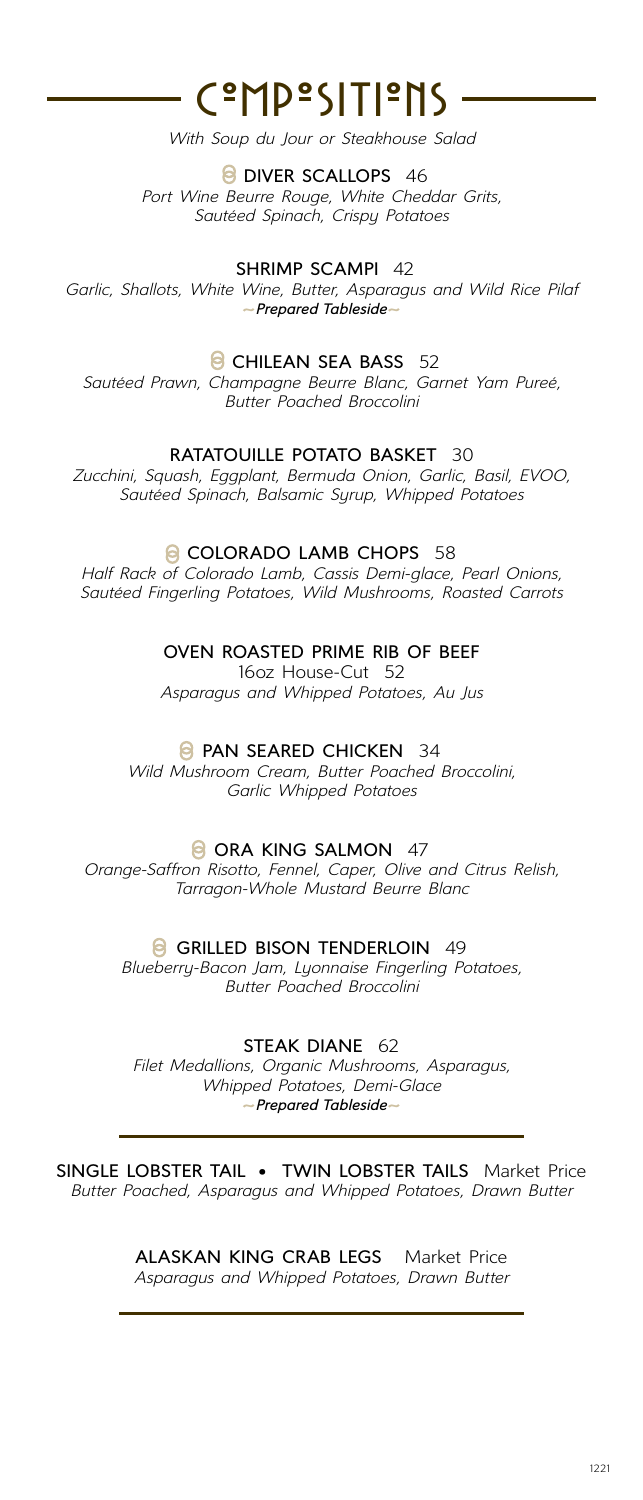# $STEAKS$  &  $CH<sup>ep</sup>S$

# **ATLANTIS PROUDLY SERVES ALLEN BROTHERS® 28 DAY AGED USDA PRIME CUTS OF BEEF**

*Served with Soup du Jour or Steakhouse Salad and presented with Sautéed Button Mushrooms and Roasted Garlic*

| MISHIMA 8+ STRIP LOIN, 12 OZ  | 78  | LIAIS <sup>P</sup> NS                                        |                 |
|-------------------------------|-----|--------------------------------------------------------------|-----------------|
| COWBOY BONE-IN RIB-EYE, 36 OZ | 130 | ANDRÉ-STYLE                                                  | 9               |
| NEW YORK STEAK, 16 OZ         | 72  | Bleu Cheese Crusted and Demi-Glace<br><b>AU POIVRE</b>       | 7               |
| <b>T-BONE, 22 OZ</b>          | 75  | Pepper Crusted, Brandy Cream Sauce                           |                 |
| BONE-IN RIB-EYE, 22 OZ        | 85  | <b>FORESTIERE</b><br>Sautéed Wild Forest Mushrooms           | 10 <sup>°</sup> |
| FILET MIGNON, 12 OZ           | 72  | <b>OSCAR-STYLE</b>                                           | 22              |
| FILET MIGNON, 8 OZ            | 58  | Sauce Béarnaise, Asparagus Spears<br>and Dungeness Crab Meat |                 |
| TOP SIRLOIN, 10 OZ            | 46  | <b>FOIE GRAS</b><br>Veal Demi-Glace                          | 22              |

# SteaK & SEAFOOD DUETS

*Create your own Duet by adding the following to any Steak*

| <b>DUNGENESS CRAB CAKE</b> | 24 | SINGLE LOBSTER TAIL   | Market Price |
|----------------------------|----|-----------------------|--------------|
| SAUTEED DIVER SCALLOPS     |    | 26 TWIN LOBSTER TAILS | Market Price |
| <b>SHRIMP SCAMPI</b>       | 24 | ALASKAN KING CRAB     | Market Price |

# STEAKHºUSE MUST-HAVES-

12

| SAUTÉED ASPARAGUS SPEARS          | <b>GARLIC MASHED POTATOES</b>   |
|-----------------------------------|---------------------------------|
| ROASTED BRUSSELS SPROUTS          | SEA SALT CRUSTED BAKED POTATO   |
| SAUTÉED OR CREAMED SPINACH        | CARAMELIZED ONION POTATO GRATIN |
| TWICE BAKED CHEESE STUFFED POTATO | CREAMED CORN WITH A KICK        |
| THICK CUT STEAK FRIES             | MADEIRA SAUTEED MUSHROOMS       |
| ROASTED VEGETABLES                | SAUTÉED BROCCOLINI              |
|                                   |                                 |

**LOBSTER MAC & CHEESE** – 24

*– New!*

Steak & Chop Temperature Specifications:

Rare = *Cool Center, Red Throughout* Medium Rare = *Warm, Red Center* Medium = *Pink, Slightly Red Center* Medium Well = *Slightly Pink* Well = *No Pink*

*We use the freshest, organically grown produce whenever possible.*

*Dennis Houge, Executive Chef Darren Stanley, Chef De Cuisine Ali Sar-Sangi, Maitre d' Christian O'Kuinghttons, Sommelier*